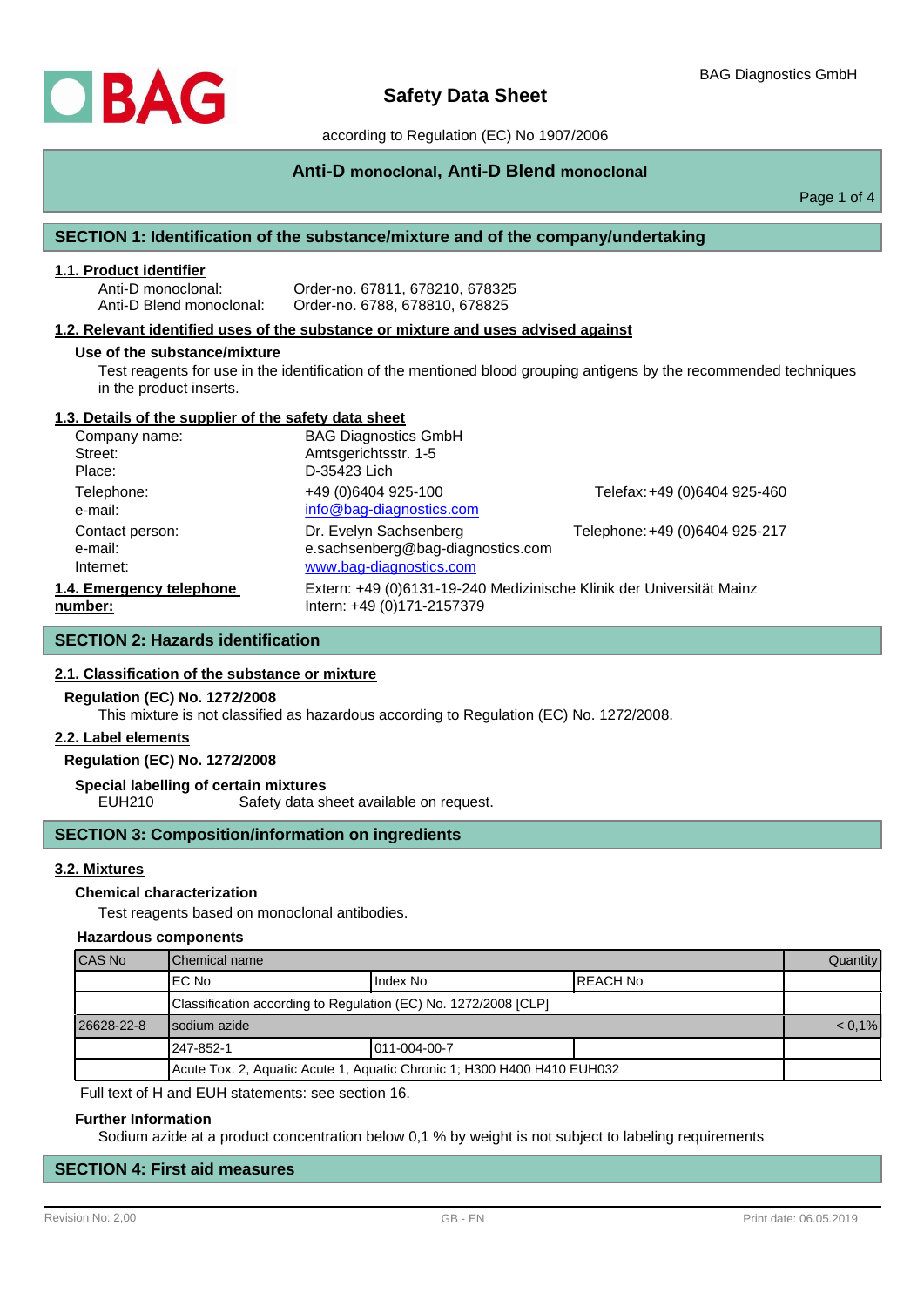

# **Safety Data Sheet**

according to Regulation (EC) No 1907/2006

# **Anti-D monoclonal, Anti-D Blend monoclonal**

Page 2 of 4

# **4.1. Description of first aid measures**

# **After inhalation**

Not applicable

# **After contact with skin**

Wipe off affected area and flush with plenty of soap and water.

## **After contact with eyes**

Immediately flush eyes with plenty of water the eyelids open.

### **After ingestion**

Rinse mouth and drink plenty of water. In case of indisposition seek medical advice.

### **SECTION 5: Firefighting measures**

# **5.1. Extinguishing media**

### **Suitable extinguishing media**

Select according to surrounding materials.

# **5.2. Special hazards arising from the substance or mixture**

None

### **SECTION 6: Accidental release measures**

#### **6.1. Personal precautions, protective equipment and emergency procedures**

Avoid skin and eye contact.

For personal protective equipment see heading 8.

# **6.3. Methods and material for containment and cleaning up**

Collect spilled product with absorbing material (paper towels, cellulose), remove for disposal. Wipe the area until clean and dry.

# **SECTION 7: Handling and storage**

### **7.1. Precautions for safe handling**

## **Advice on safe handling**

For In-Vitro-Diagnostic Use according to the instructions for use. Treatment as potentially infectious.

## **7.2. Conditions for safe storage, including any incompatibilities**

#### **Requirements for storage rooms and vessels**

Store in tightly closed containers at 2....8°C.

# **SECTION 8: Exposure controls/personal protection**

#### **8.1. Control parameters**

#### **Exposure limits (EH40)**

| I CAS No   | Substance              | ppm | mg/m <sup>3</sup> | fibres/ml | Category      | Origin |
|------------|------------------------|-----|-------------------|-----------|---------------|--------|
| 26628-22-8 | Sodium azide (as NaN3) |     | 0.1               |           | TWA (8 h)     | WEL    |
|            |                        |     | 0.3 <sub>l</sub>  |           | STEL (15 min) | WEL    |

# **8.2. Exposure controls**

# **Protective and hygiene measures**

The usual safety rules and precautionary measures for handling chemical and potentially infectious material must be adhered to. Protective work clothing should be worn. Do not eat or drink while working with the product. After working with the product, disinfect hands, wash hands carefully and remove protective work clothing.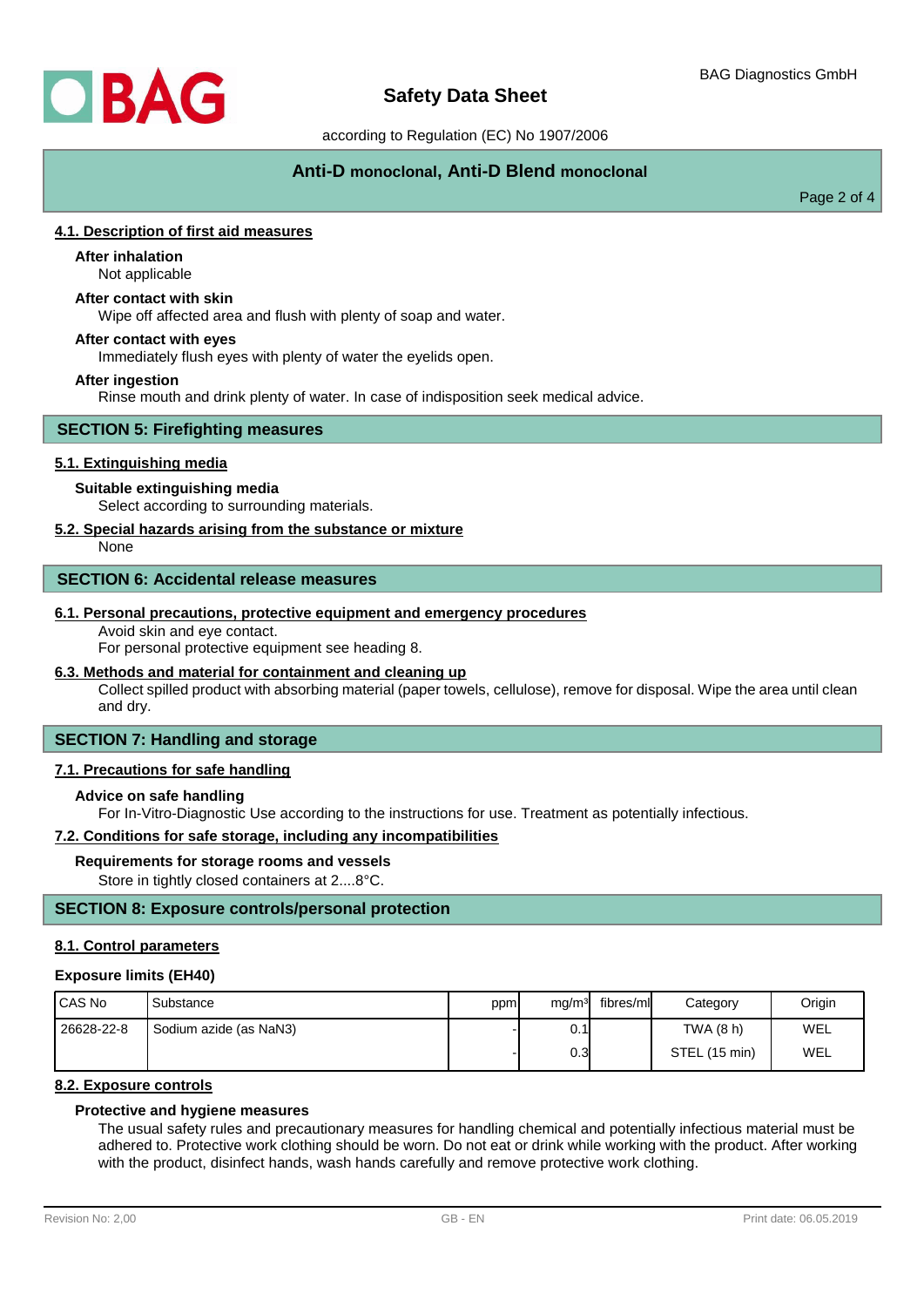

# according to Regulation (EC) No 1907/2006

# **Anti-D monoclonal, Anti-D Blend monoclonal**

Page 3 of 4

| <b>Eye/face protection</b><br>Not necessary                                                              |                |  |
|----------------------------------------------------------------------------------------------------------|----------------|--|
| <b>Hand protection</b><br>Disposable laboratory gloves<br><b>Respiratory protection</b><br>Not necessary |                |  |
| <b>SECTION 9: Physical and chemical properties</b>                                                       |                |  |
| 9.1. Information on basic physical and chemical properties                                               |                |  |
| Physical state:                                                                                          | liquid         |  |
| Colour:                                                                                                  | clear          |  |
| Odour:                                                                                                   | odourless      |  |
|                                                                                                          |                |  |
| pH-Value (at 25 °C):                                                                                     | $6,6 - 7,7$    |  |
| Changes in the physical state                                                                            |                |  |
| Initial boiling point and boiling range:                                                                 | 100 °C         |  |
| Flash point:                                                                                             | not applicable |  |
| Lower explosion limits:                                                                                  | not applicable |  |
| Density:                                                                                                 | not available  |  |
| <b>SECTION 10: Stability and reactivity</b>                                                              |                |  |

# **10.4. Conditions to avoid**

Store below 2° C and/or above 8° C. Fire and excessive heat. Freezing and thawing may decompose the product.

#### **10.5. Incompatible materials**

Lead and Copper salt

### **10.6. Hazardous decomposition products**

Sodium azide when heated to decomposition liberates nitrogen gas and sodium, which is explosive.

# **SECTION 11: Toxicological information**

### **11.1. Information on toxicological effects**

#### **Acute toxicity**

Toxicological dates for the products are not available. The product is classified according to Regulation (EC) No. 1272/2008 as not hazardous product.

| CAS No     | <b>IChemical name</b> |                 |         |                 |                |
|------------|-----------------------|-----------------|---------|-----------------|----------------|
|            | IExposure routes      | <b>I</b> Method | Dose    | <b>S</b> pecies | <b>ISource</b> |
| 26628-22-8 | Isodium azide         |                 |         |                 |                |
|            | Ioral                 | <b>ATE</b>      | 5 mg/kg |                 |                |

#### **Further information**

Nevertheless the product should be handled with the usual caution whilst handling biological products.

## **SECTION 12: Ecological information**

#### **12.1. Toxicity**

Data regarding ecological effects of this product are not available. If handled and use appropriately, ecological